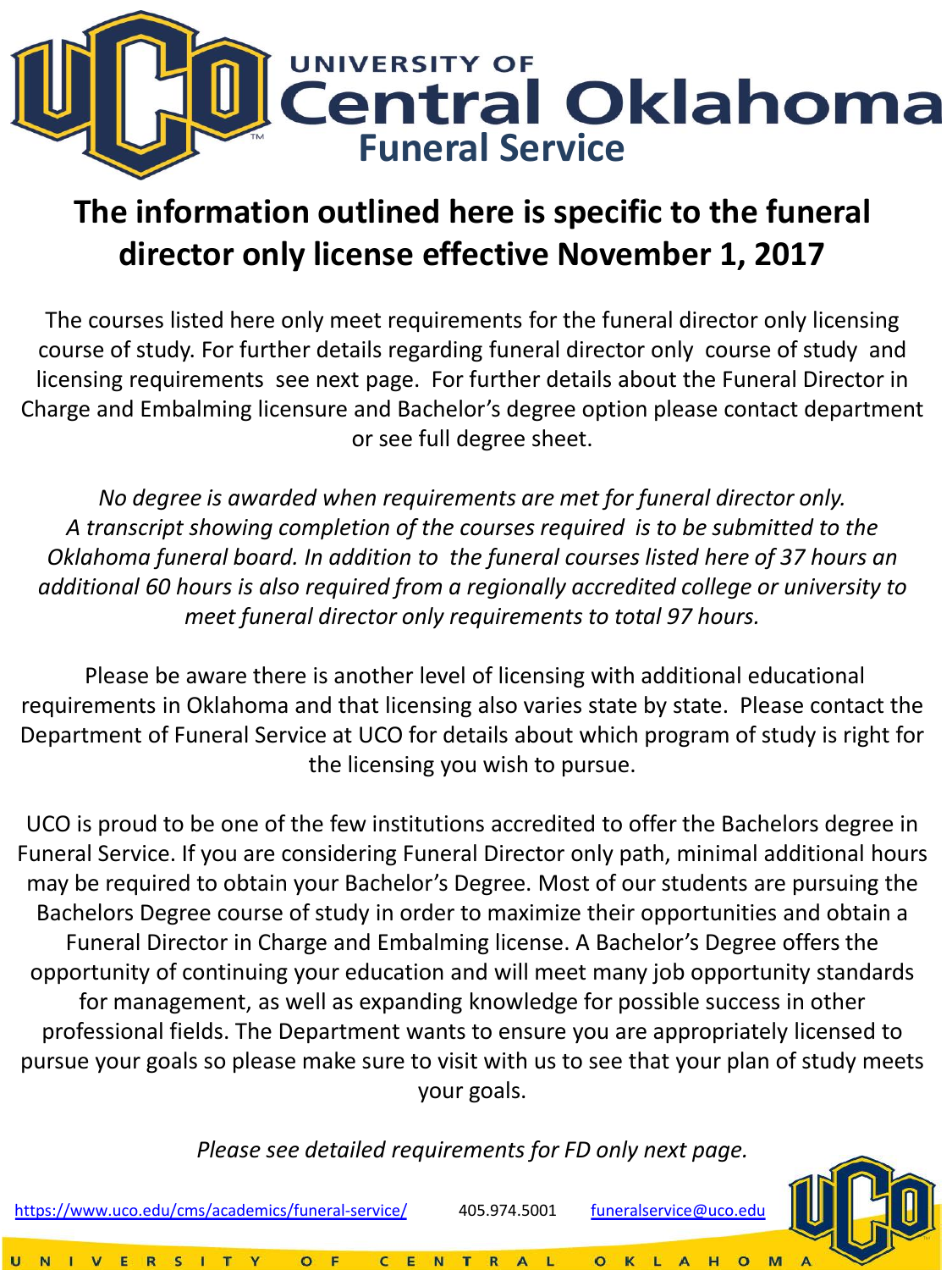This outlines the requirements for the **Funeral Director only license** through the Oklahoma Funeral Board and does not refer to any other state's licensing requirements. The Oklahoma Funeral Board also offers more advanced licensure. Please make sure you are pursuing the licensing for your career goals. The Funeral Service Department at UCO recommends you meet with someone to fully understand the limitations of the Funeral Director only license prior to deciding on pursuing the requirements for that license. Once satisfying these requirements, applying, and being approved by the board, a licensee may practice as a "funeral director" only, not an embalmer, and shall **NOT** be eligible to practice as "funeral director in charge" as defined in Section 396.2 (Please see requirements for dual licensure) **"Funeral director in charge"** means an individual licensed as both a funeral director and embalmer designated by a funeral service establishment, commercial embalming establishment, or crematory who is responsible for the legal and ethical operation of the establishment and is accountable to the Board. **Not obtainable with FD only requirements.** 

**"Funeral director"** means a person who: is engaged in or conducts or represents themselves as being engaged in preparing for the burial or disposal and directing and supervising the burial or disposal of dead human remains, is engaged in or conducts or represents themselves as being engaged in maintaining a funeral establishment for the preparation and the disposition, or for the care of dead human remains, uses, in connection with the name of the person or funeral establishment, the words "funeral director" or "undertaker" or "mortician" or any other title implying that the person is engaged as a funeral director, sells funeral service merchandise to the public, or is responsible for the legal and ethical operation of a crematory.

### **An applicant for a license to practice funeral directing only shall:**

- Be at least **twenty (20) years of age**,
- Be a **legal resident of this state**,
- Be a **citizen or permanent resident of the United States**,
- Be of **good moral character**.
- and that is administered by a program of mortuary science accredited by the American<br>Board of Euneral Service Education (ABESE) • **Complete a funeral director course of study approved by the Oklahoma Funeral Board**  Board of Funeral Service Education (ABFSE).

### *\*See UCO Funeral Service list of courses approved by the Oklahoma Funeral Board (totaling 37 hours) next and previous page. Courses are available through distance education and only one course requires minimal campus attendance.*

- **In addition to the funeral director course of study the applicant is required to complete at least sixty (60) additional semester hours of study earned, measured in quarter or clock hours, from a regionally accredited college or university** and must complete a
- **twelve-month minimum term as a registered apprentice with employment at a licensed establishment** and must have assisted with (25)arrangement conferences and assisted with twenty five (25) separate funeral or memorial services under the supervision of a licensed funeral director in this state.
- **pay all fees as provided in Section 396.4 to the Oklahoma Funeral Board and**
- **pass an exam provided by the International Conference of Funeral Service Examining Board with a seventy-five (75) or higher as well as**
- **pass a law exam provided by the Oklahoma Funeral Board, with a seventy-five (75) or higher.**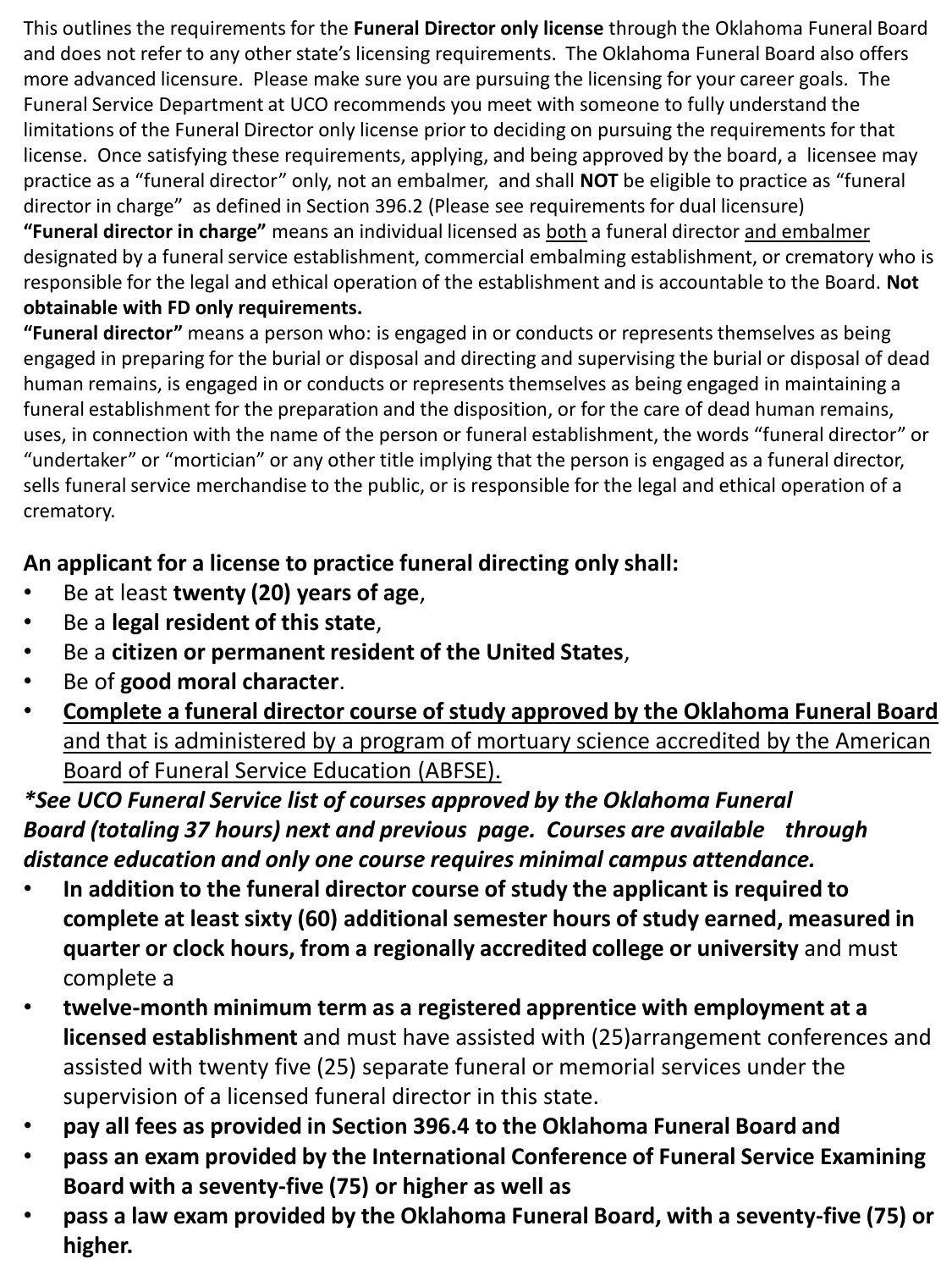**NIVERSITY OF CENTRAL OKLAHOMA Funeral Service** 

# **State of Oklahoma Funeral Director Only Licensing and Distance Education Options at UCO Department of Funeral Service**

The courses listed here only meet requirements for the funeral director only licensing course of study. For further details regarding funeral director only course of study and licensing requirements see next page. No degree is awarded for funeral director only. A transcript showing completion of the courses required is to be submitted to the Oklahoma funeral board. For this licensure, In addition to the funeral courses listed an additional 60 hours is required from a regionally accredited college or university *Please see detailed requirements next page.* 

There are several options for Distance Education Courses at UCO and in the Funeral Service Department whether pursuing a degree or meeting minimal licensing standards. Most of the courses may be completed online and through interactive video but **some courses do require campus attendance.**

The Interactive Video Education technology enables a student to attend class in real time from their personal computer allowing for interaction with the instructor and other students. This requires the student be available at the time the class is being held on campus. Interactive Video courses are also available on campus. Online modules or WWW course offerings have more scheduling flexibility when it comes to attendance requirements. These opportunities offer flexibility and increase opportunities for distance . learning for those students needing to limit travel to campus.

**Funeral Director only eligible Courses available online, through Interactive Video, or with limited attendance @ UCO**

#### **FNRL 3513 History of Funeral Directing FNRL 3483 Psychology of Grief**

**FNRL 1211 Orientation to Funeral Service FNRL 2313 Contemporary Funeral service FNRL 2413 Funeral Home Administration FNRL 3374 Funeral Home Management I FNRL 3383 Funeral Service Statutory Law FNRL 3393 Mortuary Jurisprudence FNRL 3493 Funeral Service Communication FNRL 4214 Funeral Home Management II FNRL 4960 or 4930 Institute in Funeral Service or Individual Study in Funeral Service \*requires minimal campus attendance.**